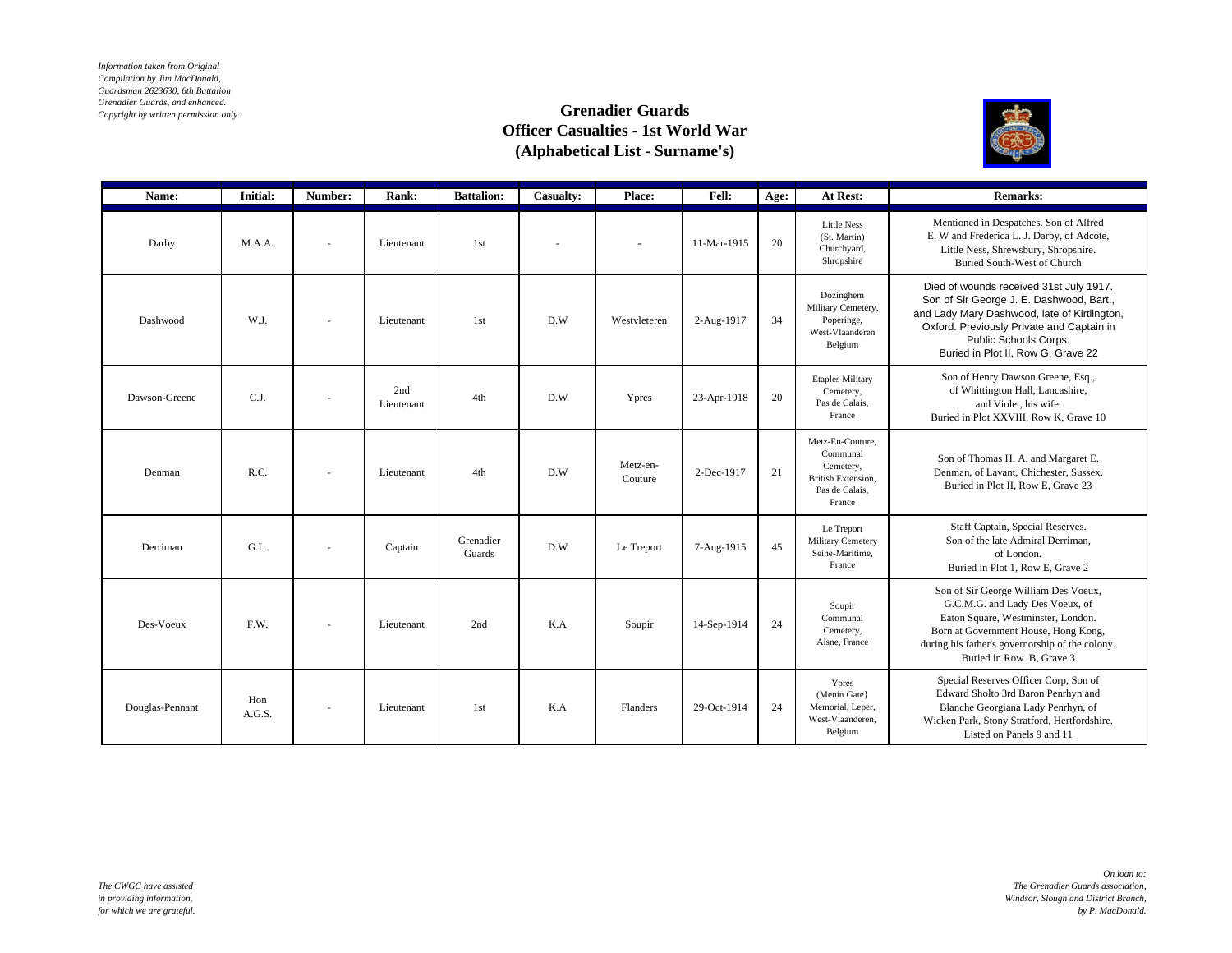*Information taken from Original Compilation by Jim MacDonald, Guardsman 2623630, 6th Battalion Grenadier Guards, and enhanced. Copyright by written permission only.*

## **Grenadier Guards Officer Casualties - 1st World War (Alphabetical List - Surname's)**



| Name:                 | <b>Initial:</b> | Number:                  | Rank:                 | <b>Battalion:</b> | Casualty: | Place:               | Fell:       | Age:                     | At Rest:                                                                 | <b>Remarks:</b>                                                                                                                                                                                                                                                                                                                                                                                                                      |
|-----------------------|-----------------|--------------------------|-----------------------|-------------------|-----------|----------------------|-------------|--------------------------|--------------------------------------------------------------------------|--------------------------------------------------------------------------------------------------------------------------------------------------------------------------------------------------------------------------------------------------------------------------------------------------------------------------------------------------------------------------------------------------------------------------------------|
| Douglas-Pennant       | Hon<br>G.H.     |                          | Captain               | 1st               | K.A       | Neuve<br>Chapelle    | 11-Mar-1915 | 38                       | Le Touret<br>Memorial.<br>Pas de Calais,<br>France                       | Mentioned in Despatches, King's Company,<br>1st Battalion Grenadier Guards, Son of<br>George Sholto Gordon, 2nd Baron Penrhyn,<br>and Gertrude Lady Penrhyn, of Penrhyn Castle,<br>Bangor, Carnarvonshire. Served in the<br>South African War (Mentioned in Despatches).<br>A.D.C. to Lieutenant General Sir Leslie<br>Rundle (Commander-in-Chief, Northern<br>Command), 1903-7.<br>His brother Charles also fell. Listed on Panel 2 |
| Drury-Lowe<br>(D.S.O) | W.D.            | $\overline{\phantom{a}}$ | Lieutenant<br>Colonel | 1st               | K.A       | Les<br><b>Boeufs</b> | 25-Sep-1916 | $\overline{\phantom{a}}$ | Guards<br>Cemetery,<br>Lesboeufs.<br>Somme, France                       | Buried in Plot VII, Row A, Grave 6                                                                                                                                                                                                                                                                                                                                                                                                   |
| Duberly               | G.W.            | $\overline{\phantom{a}}$ | Major                 | 1st               | K.A       | Flanders             | 13-Mar-1915 | $\mathbf{r}$             | Le Touret<br>Memorial.<br>Pas de Calais.<br>France                       | Special Reserves.<br>Listed on Panel 2                                                                                                                                                                                                                                                                                                                                                                                               |
| Dudley-Smith          | C.J.            | $\overline{\phantom{a}}$ | 2nd<br>Lieutenant     | 1st               | K.A       | Flanders             | 15-Jun-1915 | 19                       | Le Touret<br>Memorial.<br>Pas de Calais,<br>France                       | Son of Gerald Dudley Smith and Lady<br>Barbara Smith, of Worcester.<br>Listed on Panel 2                                                                                                                                                                                                                                                                                                                                             |
| Dunlop                | B.J.            | $\overline{\phantom{a}}$ | Lieutenant            | 3rd               | K.A       | Pilckem<br>Ridge     | 31-Jul-1917 | 19                       | <b>Bleuet Farm</b><br>Cemetery, Leper,<br>West-Vlaanderen,<br>Belgium    | 3rd Company, 3rd Battalion Grenadier Guards.<br>Son of Mrs. and the late H. W. Dunlop, of<br>Earley, Reading.<br>Buried in Plot I, Row F, Grave 17                                                                                                                                                                                                                                                                                   |
| Durbin                | Ρ.              | $\overline{\phantom{a}}$ | 2nd<br>Lieutenant     | 3rd               | K.A       | Ficheux              | 25-Mar-1918 | ×.                       | <b>Bucquoy Road</b><br>Cemetery,<br>Ficheux.<br>Pas de Calais,<br>France | Buried in Plot VI, Row B, Grave 4                                                                                                                                                                                                                                                                                                                                                                                                    |